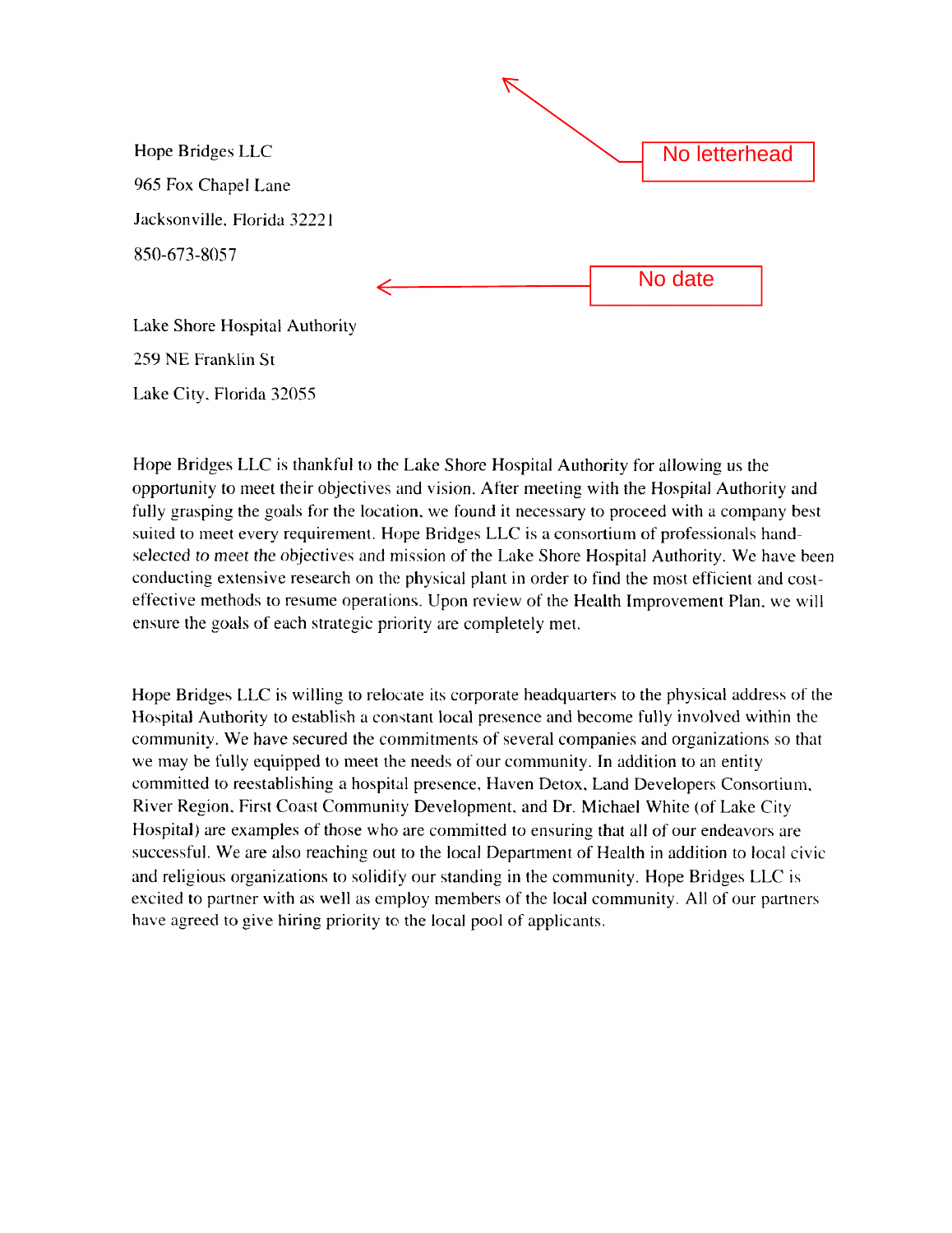### **Executive Summary**

Lake Shore Hospital Authority (LSHA) is left to maintain a vacant healthcare campus without the receipt of any associated revenue. The community is facing challenges is at pertains to access and affordability to health care related services. By entering into a JV with Hope Bridges LLC (Hope Bridges) that allows Hope Bridges to acquire and utilize:

### **Building 2: Main Hospital Building**

Our proposal for the Main Hospital Building is to house: 1) Substance Use Disorder ("SUD") treatment at the residential and detox levels of care. These levels of care are for patients who require medically-assisted detoxification services, along with transitional services. Patients' typical stay will be from 5-30 days, at which point patients will be transferred to lower levels of care at facilities of the patients' choosing. 2) Mental Health treatment facility for intense inpatient treatment and therapies, group therapy and acute episodic events where we can receive patients from hospital emergency rooms or correctional facilities. 3) Veteran Resource Programs pertaining to mental health/PTSD, suicide prevention, SUD and housing challenges that are unique to this group who have sacrificed in service of our country.

## **Building 7: Physical Therapy Building**

Our proposal for the Physical Therapy Building is to house: 1) a dialysis clinic. In our dialysis facility, United Dialysis Center, we perform dialysis services for cash pay, Medicare, Medicaid, and private insurance payers. 2) Out-patient rehabilitation therapy program (speech, occupational therapy, physical therapy) 3) Educational Programs to support our internship, externship, fellowship and other clinical or ancillary training programs. We would also collaborate with related community educational partners to allow them assess and utilization of these training facilities. 4) Home Health related services.

#### **Building 8: Medical Plaza**

Our proposal for the Medical Plaza is to house: 1) A Federally Qualified Healthcare Center ("FQHC") modeled clinic. The clinic would serve the underserved populations of Columbia and surrounding areas. This would include patients who are pregnant or may become pregnant, at high risk of contracting or spreading HIV, STD, hepatitis, and tuberculosis. We would have a specific interest in providing urgent and primary care for patients facing access due to cost, transportation or other logistical barriers. 2) Dental Care to provide preventive and basic dental care. 3) Health and Wellbeing services to promote a healthy lifestyle through education and risk reduction strategies.

Hope Bridges will be able to efficiently and effectively utilize the facilities in order to meet the diverse needs of the community particularly those marginalized and lacking access to affordable housing, medical, dental, vision, wellness and mental health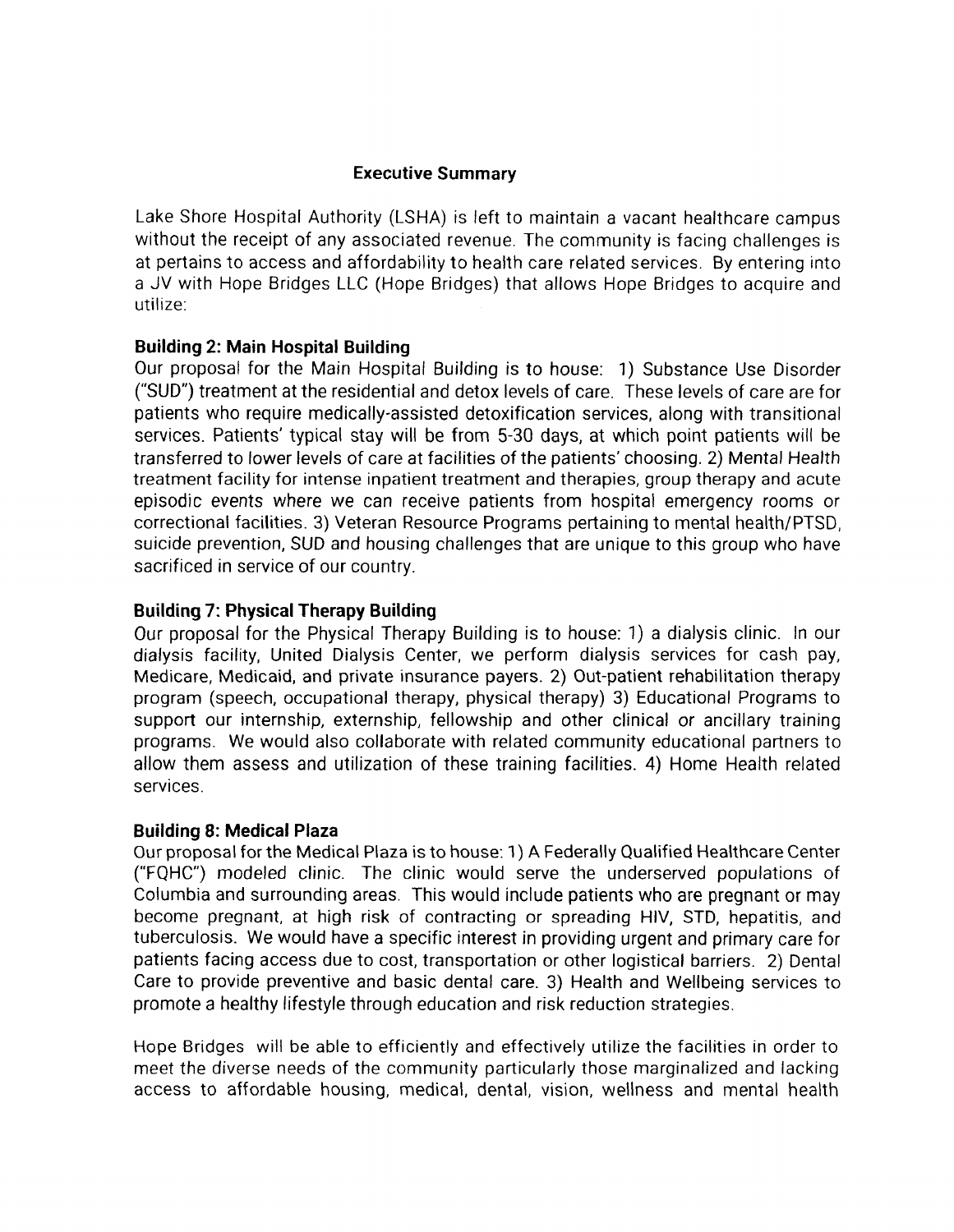services. Additionally, we will offer employment opportunities to local citizens further increasing the economic impact of this venture.

# **Background and Approach**

Hope Bridges is a healthcare management company specializing primarily in management and operation of substance use disorder ("SUD") and mental health treatment facilities. Hope Bridges has recently partnered/contracted with a diverse team of experts (many of which are veterans, women or other under represented minorities) This team possesses deep experience in the following areas to include but not limited to:

- Primary, urgent and acute care services and operations
- Dental clinic services and operations
- Veteran Resource and Supportive Service Operations
- Reduction in health care and related verticals disparities as it pertains to access or provision of services
- Health and Well-being program development, deployment and operations
- Developing and fostering coalitions/partnerships with Community Based **Organizations**
- Establishing internship, externship, fellowship and other educational/job related training programs

Prior to becoming involved in healthcare management, Hope Bridges, its affiliates and subsidiaries operated laboratories, dialysis centers, pharmacies, SUD and mental health facilities. With a strong background in direct and indirect provision of services, we have built a health management company that is capable of managing and operating virtually any size healthcare facility. Hope Bridges is always looking for new opportunities to expand its capabilities, and thus we have determined we can be a quality partner with LSHA. It should be noted that Hope Bridges financial position is extremely strong and has ready access financial, people and technology resources to rapidly scale or innovate endeavors it may become involved through acquisition/JV or other type of business arrangement.

We are confident we can partner with LSHA and other community, state and national agencies to develop and implement plans to address and solve disparities in health care and veteran resources, create better more timely affordable access to mental health, dental, urgent care, therapeutic and supportive services thereby creating a healthier community We will accomplish this in part through the following high level efforts: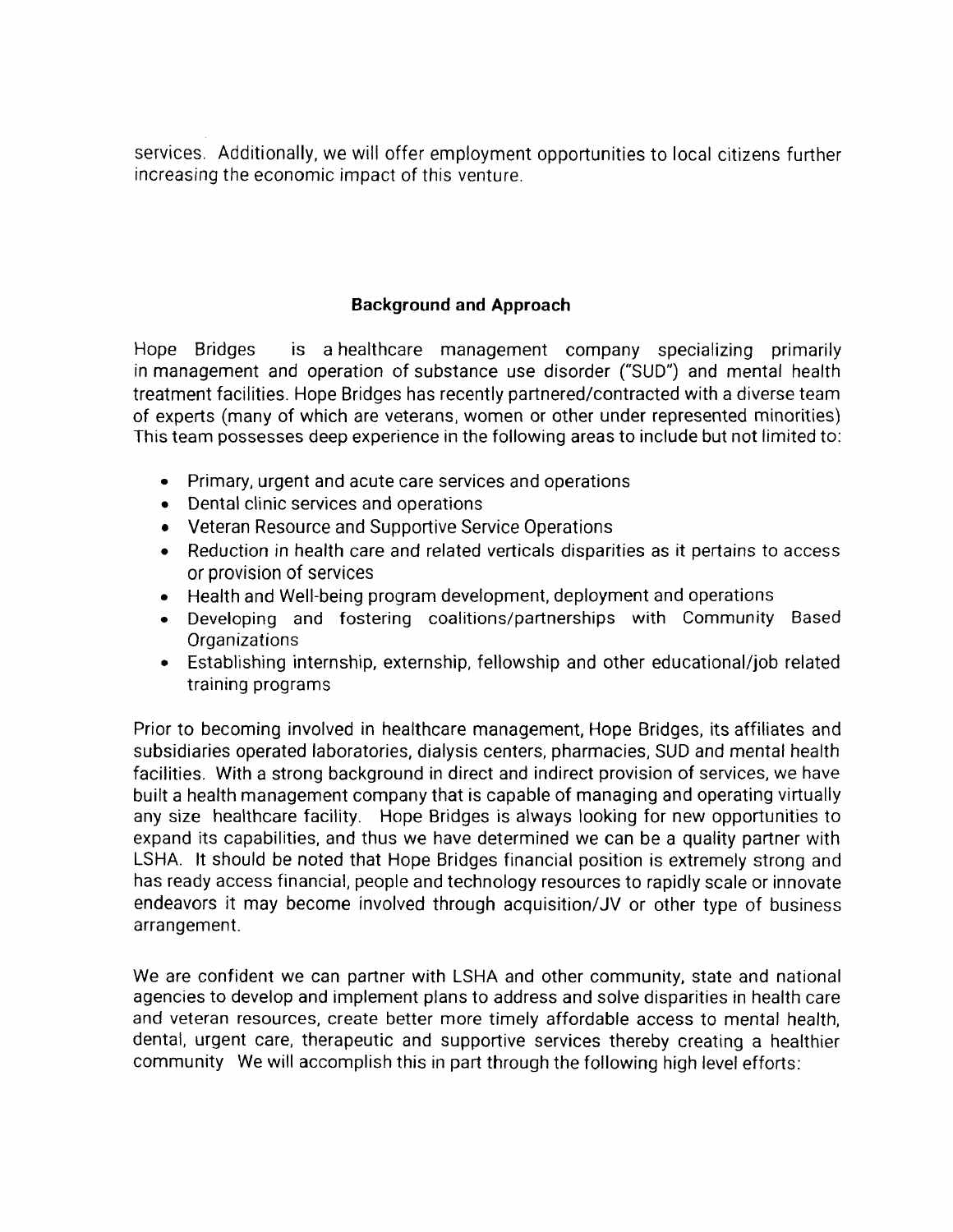- Offer urgent and primary care, preventive services, and referral options at no charge to uninsured adults through our clinic. *(Our primary and urgent care services enable patients* to receive care for pressing medical concerns without an expensive trip to the emergency room. In addition to keeping community members healthy, our center will also relieve the burden on emergency room personnel. leaving them to *concentrate on the most dire medical cases.)*
- Offer basic dental care services on a sliding fee scale
- Partner with local, regional and state educational institutions to acquaint medical, dental, nursing (to include advance nursing practice), pharmacy, physician assistant, speech, occupational and physical therapy and health care administration students early in their training to the nuances of providing culturally competent patient care to an ever evolving population.
- Foster inter-professional cooperation of students, health care professionals, and members of the community in addressing and resolving health care disparities.
- Understand community health care needs through service to the underserved.
- Provide the full range of supportive services to veterans (housing, substance abuse treatment, mental health).
- Provide training and employment opportunities for underserved and economically disadvantaged citizens.
- Collaborate with local, state and national governmental agencies and community based organizations to enhance the provision and expansion of services to reduce health care disparities.
- Promote healthy living and health lifestyles through physical, wellness and nutritional programs and access to healthy affordable food.

## **Through the provision of the following services and/or programs**

- Primary and Urgent Care
- Dental Care
- Mental Health
- Dietary
- Veterans care (housing, medical and subsequent abuse prevention)
- Patient Education
- Women's Health
- Immunization and Vaccine related programs and services
- Credit Education
- Tobacco and Smoking Cessation Programs